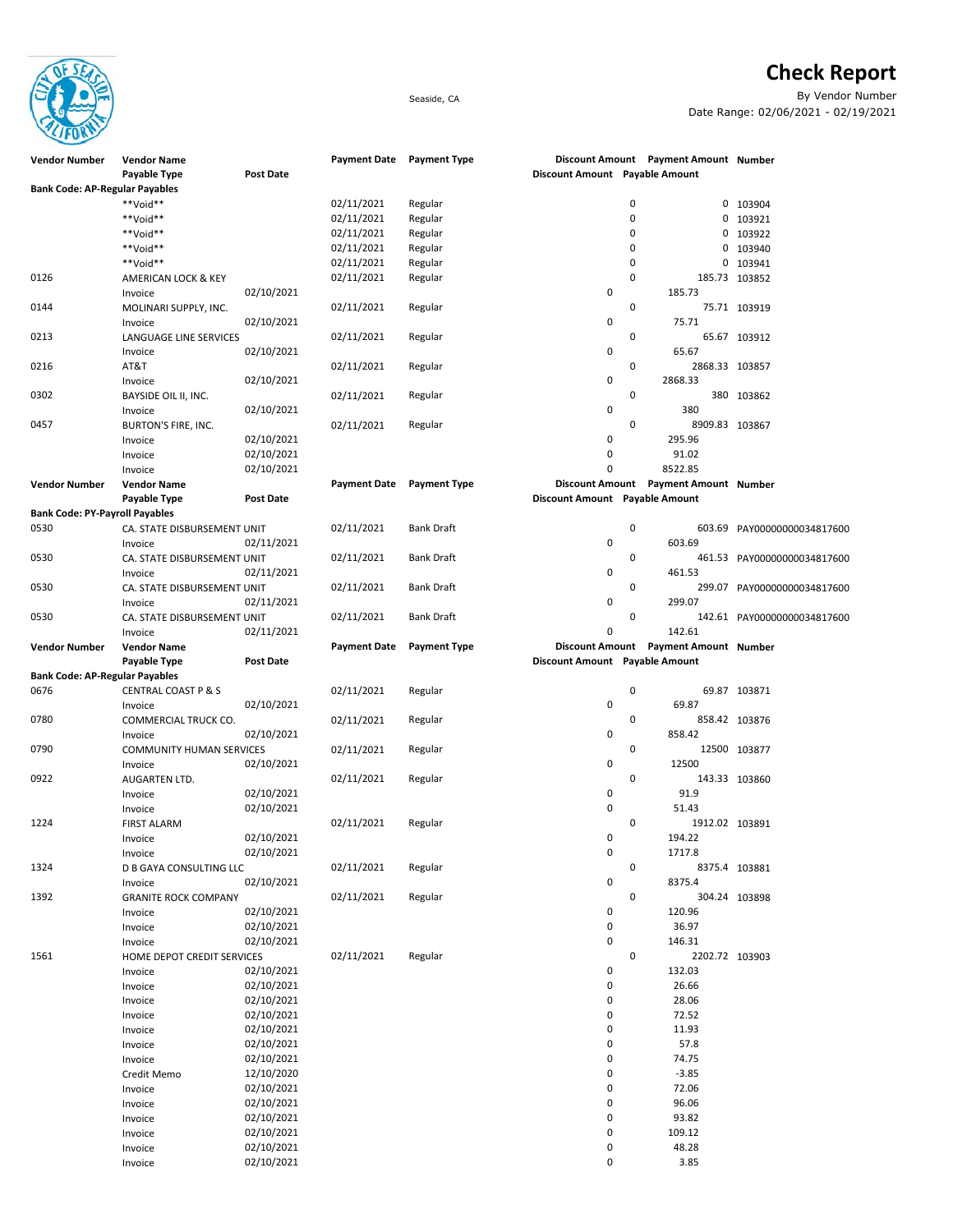|                      | Invoice                                                   | 02/10/2021               |                     |                     | $\pmb{0}$                      |   | 31.62                                 |               |
|----------------------|-----------------------------------------------------------|--------------------------|---------------------|---------------------|--------------------------------|---|---------------------------------------|---------------|
|                      | Invoice                                                   | 02/10/2021               |                     |                     | $\mathbf 0$                    |   | 109.18                                |               |
|                      | Invoice                                                   | 02/10/2021               |                     |                     | $\mathbf 0$                    |   | 4.85                                  |               |
|                      | Invoice                                                   | 02/10/2021               |                     |                     | $\mathbf 0$                    |   | 285.66                                |               |
|                      | Invoice                                                   | 02/10/2021               |                     |                     | $\mathbf 0$                    |   | 18.69                                 |               |
|                      | Invoice                                                   | 02/10/2021               |                     |                     | $\mathbf 0$                    |   | 33.86                                 |               |
|                      | Invoice                                                   | 02/10/2021               |                     |                     | $\mathbf 0$                    |   | 14.47                                 |               |
|                      | Invoice                                                   | 02/10/2021               |                     |                     | 0                              |   | 325.66                                |               |
|                      | Invoice                                                   | 02/10/2021               |                     |                     | $\mathbf 0$                    |   | 201.35                                |               |
|                      | Invoice                                                   | 02/10/2021               |                     |                     | $\mathbf 0$                    |   | 54.99                                 |               |
|                      | Invoice                                                   | 02/10/2021               |                     |                     | $\mathbf 0$                    |   | 299.3                                 |               |
| 2065                 | MAHONEY & ASSOCIATES CONSULTING, LLC 02/11/2021           |                          |                     | Regular             | $\mathbf 0$                    | 0 | 4290                                  | 4290 103914   |
|                      | Invoice                                                   | 02/10/2021               |                     |                     |                                | 0 |                                       |               |
| 2152                 | METROPOLITAN TRANSPORTATION COMMIS! 02/11/2021<br>Invoice | 02/10/2021               |                     | Regular             | $\pmb{0}$                      |   | 2000                                  | 2000 103916   |
| 2184                 | <b>MISSION LINEN SUPPLY</b>                               |                          | 02/11/2021          | Regular             |                                | 0 |                                       | 105.01 103917 |
|                      | Invoice                                                   | 02/10/2021               |                     |                     | $\mathbf 0$                    |   | 105.01                                |               |
| <b>Vendor Number</b> | <b>Vendor Name</b>                                        |                          | <b>Payment Date</b> | <b>Payment Type</b> |                                |   | Discount Amount Payment Amount Number |               |
|                      | Payable Type                                              | <b>Post Date</b>         |                     |                     | Discount Amount Payable Amount |   |                                       |               |
| 2186                 | MISSION UNIFORM SERVICE                                   |                          | 02/11/2021          | Regular             |                                | 0 | 1864.13 103918                        |               |
|                      | Invoice                                                   | 02/10/2021               |                     |                     | $\mathbf 0$                    |   | 678.79                                |               |
|                      | Invoice                                                   | 02/10/2021               |                     |                     | $\mathbf 0$                    |   | 104.59                                |               |
|                      | Invoice                                                   | 02/10/2021               |                     |                     | $\mathbf 0$                    |   | 70                                    |               |
|                      | Invoice                                                   | 02/10/2021               |                     |                     | 0                              |   | 22                                    |               |
|                      | Invoice                                                   | 02/10/2021               |                     |                     | 0                              |   | 160.51                                |               |
|                      | Invoice                                                   | 02/10/2021               |                     |                     | 0                              |   | 32                                    |               |
|                      | Invoice                                                   | 02/10/2021               |                     |                     | 0                              |   | 40                                    |               |
|                      | Invoice                                                   | 02/10/2021               |                     |                     | 0                              |   | 68                                    |               |
|                      | Invoice                                                   | 02/10/2021               |                     |                     | $\mathbf 0$                    |   | 430.36                                |               |
|                      | Invoice                                                   | 02/10/2021               |                     |                     | $\mathbf 0$                    |   | 104.59                                |               |
|                      | Invoice                                                   | 02/10/2021               |                     |                     | $\mathbf 0$                    |   | 153.29                                |               |
| 2252                 | MONTEREY COUNTY D.A.'s OFFICE                             |                          | 02/11/2021          | Regular             |                                | 0 |                                       | 298.5 103924  |
|                      | Invoice                                                   | 02/10/2021               |                     |                     | $\pmb{0}$                      |   | 298.5                                 |               |
| 2294                 | MONTEREY CO. SHERIFF-CORONER                              |                          | 02/11/2021          | Regular             |                                | 0 | 26719.04 103923                       |               |
|                      | Invoice                                                   | 02/10/2021               |                     |                     | $\mathbf 0$                    |   | 26719.04                              |               |
| 2328                 | <b>WALLACE GROUP</b>                                      |                          | 02/11/2021          | Regular             |                                | 0 |                                       | 952.5 103965  |
|                      | Invoice                                                   | 02/10/2021               |                     |                     | $\pmb{0}$                      |   | 952.5                                 |               |
| 2351                 | <b>HICKS &amp; HORNELL</b>                                |                          | 02/11/2021          | Regular             |                                | 0 |                                       | 284.43 103901 |
|                      | Invoice                                                   | 02/10/2021               |                     |                     | $\pmb{0}$                      |   | 284.43                                |               |
| 2426                 | McDONALD REFRIGERATION INC                                |                          | 02/11/2021          | Regular             |                                | 0 |                                       | 258.18 103915 |
|                      | Invoice                                                   | 02/10/2021               |                     |                     | $\mathbf 0$                    |   | 258.18                                |               |
| 2652                 | PACIFIC GAS & ELECTRIC                                    |                          | 02/11/2021          | Regular             |                                | 0 | 5197.61 103930                        |               |
|                      | Invoice                                                   | 02/10/2021               |                     |                     | 0                              |   | 5197.61                               |               |
| 2652                 | PACIFIC GAS & ELECTRIC                                    |                          | 02/11/2021          | Regular             |                                | 0 | 39914.21 103931                       |               |
|                      | Invoice                                                   | 02/10/2021               |                     |                     | $\mathbf 0$                    |   | 39914.21                              |               |
| 2720                 | OWEN EQUIPMENT COMPANY                                    |                          | 02/11/2021          | Regular             |                                | 0 | 7953.77 103929                        |               |
|                      | Invoice                                                   | 02/10/2021               |                     |                     | 0                              |   | 121.67                                |               |
|                      | Invoice                                                   | 02/10/2021               |                     |                     | 0                              |   | 2832.75                               |               |
|                      | Invoice                                                   | 02/10/2021               |                     |                     | 0                              |   | 1072.55                               |               |
|                      | Invoice                                                   | 02/10/2021               |                     |                     | $\pmb{0}$                      |   | 3926.8                                |               |
| 2746                 | PENINSULA POOL SERVICE & SUPPLY INC.                      |                          | 02/11/2021          | Regular             |                                | 0 |                                       | 187.92 103935 |
|                      | Invoice                                                   | 02/10/2021               |                     |                     | $\pmb{0}$                      |   | 70.47                                 |               |
|                      | Invoice                                                   | 02/10/2021               |                     |                     | $\pmb{0}$                      |   | 70.47                                 |               |
|                      | Invoice                                                   | 02/10/2021               |                     |                     | $\pmb{0}$                      |   | 46.98                                 |               |
| 2752                 |                                                           |                          |                     |                     |                                |   |                                       | 40.44 103936  |
|                      | PENINSULA WELDING & MEDICAL SUPPLY, IN 02/11/2021         |                          |                     | Regular             |                                | 0 |                                       |               |
|                      | Invoice                                                   | 02/10/2021               |                     |                     | $\pmb{0}$                      |   | 40.44                                 |               |
| 2802                 | PITNEY BOWES GLOBAL                                       |                          | 02/11/2021          | Regular             |                                | 0 | 1609.75 103938                        |               |
|                      | Invoice                                                   | 02/10/2021               |                     |                     | 0                              |   | 1609.75                               |               |
| <b>Vendor Number</b> | <b>Vendor Name</b>                                        |                          | <b>Payment Date</b> | <b>Payment Type</b> | <b>Discount Amount</b>         |   | <b>Payment Amount Number</b>          |               |
|                      | Payable Type                                              | <b>Post Date</b>         |                     |                     | Discount Amount Payable Amount |   |                                       |               |
| 2849                 | PREMIUM AUTO PARTS.                                       |                          | 02/11/2021          | Regular             |                                | 0 | 2455.99 103939                        |               |
|                      | Invoice                                                   | 02/10/2021               |                     |                     | $\pmb{0}$                      |   | 162.45                                |               |
|                      | Invoice                                                   | 02/10/2021               |                     |                     | $\pmb{0}$                      |   | 60.73                                 |               |
|                      | Invoice                                                   | 02/10/2021               |                     |                     | 0                              |   | 100.62                                |               |
|                      | Invoice                                                   | 02/10/2021               |                     |                     | 0                              |   | 16.69                                 |               |
|                      | Invoice                                                   | 02/10/2021               |                     |                     | $\pmb{0}$                      |   | 18.32                                 |               |
|                      | Invoice                                                   | 02/10/2021               |                     |                     | $\pmb{0}$                      |   | 8                                     |               |
|                      | Invoice                                                   | 02/10/2021               |                     |                     | $\pmb{0}$                      |   | 36.14                                 |               |
|                      | Invoice                                                   | 02/10/2021               |                     |                     | 0                              |   | 68.3                                  |               |
|                      | Invoice                                                   | 02/10/2021               |                     |                     | $\pmb{0}$                      |   | 36.14                                 |               |
|                      | Invoice                                                   | 02/10/2021               |                     |                     | $\pmb{0}$                      |   | 7.05                                  |               |
|                      | Invoice                                                   | 02/10/2021               |                     |                     | $\pmb{0}$                      |   | 156.17                                |               |
|                      | Invoice                                                   | 02/10/2021               |                     |                     | $\pmb{0}$                      |   | 17.97                                 |               |
|                      | Invoice<br>Invoice                                        | 02/10/2021<br>02/10/2021 |                     |                     | $\pmb{0}$<br>0                 |   | 10.19<br>37.82                        |               |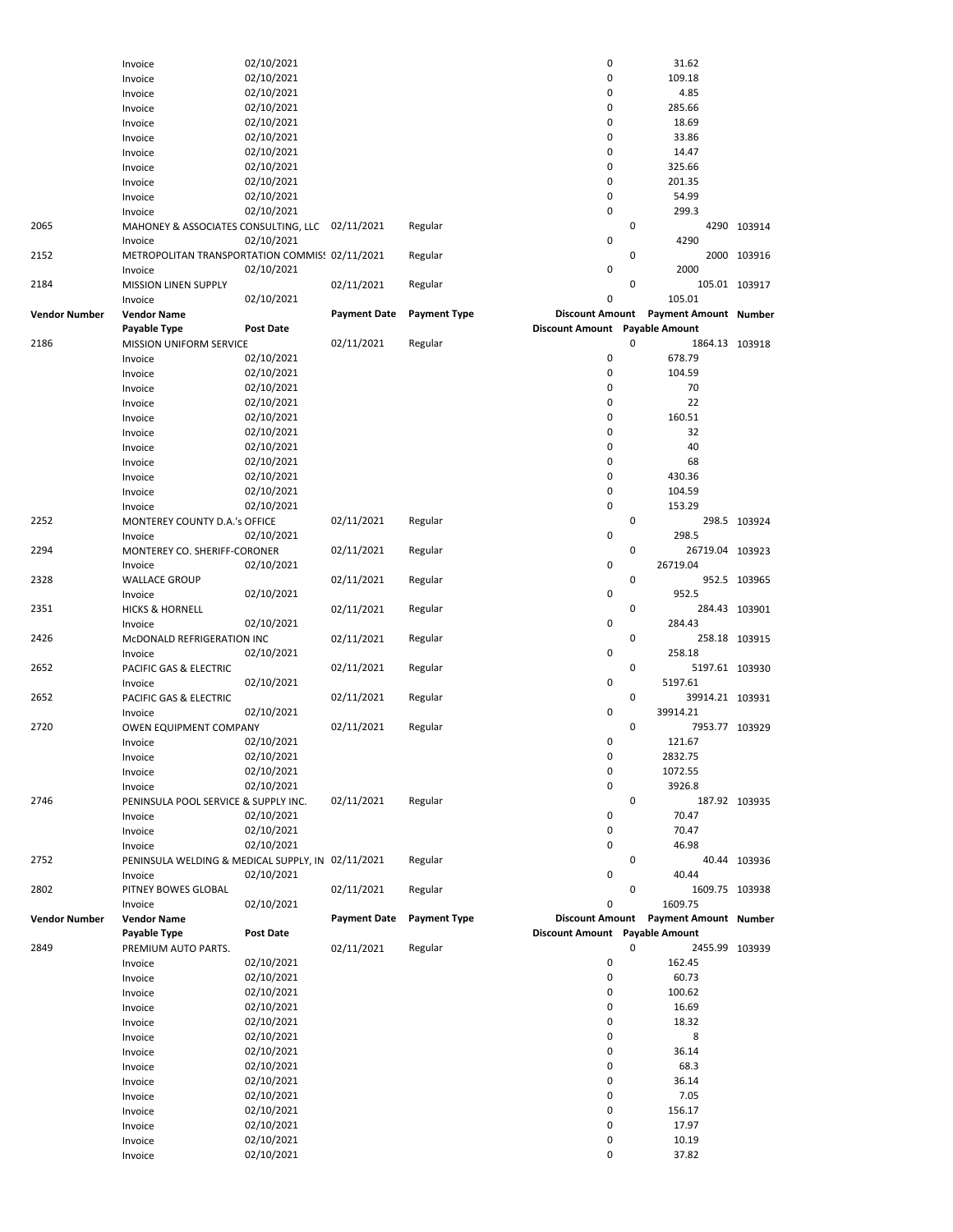|                                       | Invoice                             | 02/10/2021 |                     |                           | $\mathbf 0$                    | 4.5                                   |                      |
|---------------------------------------|-------------------------------------|------------|---------------------|---------------------------|--------------------------------|---------------------------------------|----------------------|
|                                       | Invoice                             | 02/10/2021 |                     |                           | $\mathbf 0$                    | 15.19                                 |                      |
|                                       | Invoice                             | 02/10/2021 |                     |                           | 0                              | 193.29                                |                      |
|                                       | Invoice                             | 02/10/2021 |                     |                           | $\mathbf 0$                    | 19.64                                 |                      |
|                                       | Invoice                             | 02/10/2021 |                     |                           | 0                              | 49.76                                 |                      |
|                                       | Invoice                             | 02/10/2021 |                     |                           | $\mathbf 0$                    | 179.12                                |                      |
|                                       | Invoice                             | 02/10/2021 |                     |                           | 0                              | 8.78                                  |                      |
|                                       | Invoice                             | 02/10/2021 |                     |                           | 0                              | 65.29                                 |                      |
|                                       | Invoice                             | 02/10/2021 |                     |                           | $\mathbf 0$                    | 5.67                                  |                      |
|                                       |                                     | 02/10/2021 |                     |                           | 0                              | 7.2                                   |                      |
|                                       | Invoice                             |            |                     |                           |                                |                                       |                      |
|                                       | Invoice                             | 02/10/2021 |                     |                           | $\mathbf 0$                    | 64.83                                 |                      |
|                                       | Invoice                             | 02/10/2021 |                     |                           | 0                              | 471.61                                |                      |
|                                       | Invoice                             | 02/10/2021 |                     |                           | 0                              | 7.27                                  |                      |
|                                       | Invoice                             | 02/10/2021 |                     |                           | 0                              | 16.33                                 |                      |
|                                       | Invoice                             | 02/10/2021 |                     |                           | 0                              | 146.46                                |                      |
|                                       | Invoice                             | 02/10/2021 |                     |                           | $\mathbf 0$                    | 38.13                                 |                      |
|                                       | Invoice                             | 02/10/2021 |                     |                           | $\mathbf 0$                    | 8.48                                  |                      |
|                                       | Invoice                             | 02/10/2021 |                     |                           | 0                              | 27.42                                 |                      |
|                                       | Invoice                             | 02/10/2021 |                     |                           | 0                              | 390.43                                |                      |
| <b>Vendor Number</b>                  | <b>Vendor Name</b>                  |            |                     | Payment Date Payment Type | <b>Discount Amount</b>         | <b>Payment Amount Number</b>          |                      |
|                                       | Payable Type                        | Post Date  |                     |                           | Discount Amount Payable Amount |                                       |                      |
| <b>Bank Code: PY-Payroll Payables</b> |                                     |            |                     |                           |                                |                                       |                      |
|                                       |                                     |            |                     |                           |                                |                                       |                      |
| 2877                                  | PUBLIC EMPLOYEES' RETIREMENT SYSTEM |            | 02/12/2021          | <b>Bank Draft</b>         |                                | 0                                     | -0.93 1001776473     |
|                                       | Credit Memo                         | 01/28/2021 |                     |                           | 0                              | $-0.93$                               |                      |
| 2877                                  | PUBLIC EMPLOYEES' RETIREMENT SYSTEM |            | 02/12/2021          | <b>Bank Draft</b>         |                                | 0                                     | 0.11 1001776473      |
|                                       | Debit Memo                          | 01/28/2021 |                     |                           | 0                              | 0.11                                  |                      |
| 2877                                  | PUBLIC EMPLOYEES' RETIREMENT SYSTEM |            | 02/12/2021          | <b>Bank Draft</b>         |                                | 0                                     | 121164.25 1001776473 |
|                                       | Invoice                             | 01/28/2021 |                     |                           | 0                              | 121164.25                             |                      |
| 2877                                  | PUBLIC EMPLOYEES' RETIREMENT SYSTEM |            | 02/12/2021          | <b>Bank Draft</b>         |                                | 0                                     | -551.18 1001776473   |
|                                       | Credit Memo                         | 01/28/2021 |                     |                           | 0                              | $-551.18$                             |                      |
| <b>Vendor Number</b>                  | <b>Vendor Name</b>                  |            | <b>Payment Date</b> | <b>Payment Type</b>       |                                | Discount Amount Payment Amount Number |                      |
|                                       | Payable Type                        | Post Date  |                     |                           | Discount Amount Payable Amount |                                       |                      |
| <b>Bank Code: AP-Regular Payables</b> |                                     |            |                     |                           |                                |                                       |                      |
| 2946                                  |                                     |            |                     |                           |                                | 0                                     |                      |
|                                       | BECK'S SHOE STORE, INC              |            | 02/11/2021          | Regular                   |                                |                                       | 195.01 103864        |
|                                       | Invoice                             | 02/10/2021 |                     |                           | $\mathbf 0$                    | 195.01                                |                      |
| 3319                                  | STAPLES ADVANTAGE                   |            | 02/11/2021          | Regular                   |                                | 0                                     | 426.82 103953        |
|                                       | Invoice                             | 02/10/2021 |                     |                           | $\mathbf 0$                    | 244.84                                |                      |
|                                       | Invoice                             | 02/10/2021 |                     |                           | $\mathbf 0$                    | 33.42                                 |                      |
|                                       | Invoice                             | 02/10/2021 |                     |                           | $\mathbf 0$                    | 148.56                                |                      |
| 3397                                  | PETER K. FICHTNER                   |            | 02/11/2021          | Regular                   |                                | 0                                     | 190 103937           |
|                                       | Invoice                             | 02/10/2021 |                     |                           | $\mathbf 0$                    | 190                                   |                      |
| 3785                                  | ZAP MANUFACTURING INC.              |            | 02/11/2021          | Regular                   |                                | 0                                     | 274.43 103967        |
|                                       | Invoice                             | 02/10/2021 |                     |                           | 0                              | 274.43                                |                      |
| 3844                                  | DIAMONDBACK FIRE & RESCUE, INC.     |            | 02/11/2021          | Regular                   |                                | 0<br>2486.82 103886                   |                      |
|                                       | Invoice                             |            |                     |                           | 0                              | 2486.82                               |                      |
|                                       |                                     | 02/10/2021 |                     |                           |                                |                                       |                      |
| 3851                                  | BOUND TREE MEDICAL, LLC             |            | 02/11/2021          | Regular                   |                                | 0                                     | 231.65 103865        |
|                                       | Invoice                             | 02/10/2021 |                     |                           | $\mathbf 0$                    | 231.65                                |                      |
| 4106                                  | BAY REPROGRAPHIC & SUPPLY, INC.     |            | 02/11/2021          | Regular                   |                                | 0                                     | 384.23 103861        |
|                                       | Invoice                             | 02/10/2021 |                     |                           | 0                              | 384.23                                |                      |
| 4222                                  | HARRIS & ASSOCIATES, INC.           |            | 02/11/2021          | Regular                   |                                | 0<br>173321.34 103900                 |                      |
|                                       | Invoice                             | 02/10/2021 |                     |                           | $\pmb{0}$                      | 53971.4                               |                      |
|                                       | Invoice                             | 02/10/2021 |                     |                           | $\pmb{0}$                      | 620                                   |                      |
|                                       | Invoice                             | 02/10/2021 |                     |                           | 0                              | 50432.69                              |                      |
|                                       | Invoice                             | 02/10/2021 |                     |                           | 0                              | 68297.25                              |                      |
| 4271                                  | <b>URETSKY SECURITY</b>             |            | 02/11/2021          | Regular                   |                                | 0                                     | 20 103962            |
|                                       | Invoice                             | 02/10/2021 |                     |                           | $\mathbf 0$                    | 20                                    |                      |
| 4422                                  | LEHR AUTO ELECTRIC                  |            | 02/11/2021          | Regular                   |                                | 0                                     |                      |
|                                       |                                     |            |                     |                           |                                |                                       | 461.69 103913        |
|                                       | Invoice                             | 02/10/2021 |                     |                           | 0                              | 320.92                                |                      |
|                                       | Invoice                             | 02/10/2021 |                     |                           | $\mathbf 0$                    | 140.77                                |                      |
| <b>Vendor Number</b>                  | <b>Vendor Name</b>                  |            | <b>Payment Date</b> | <b>Payment Type</b>       |                                | Discount Amount Payment Amount Number |                      |
|                                       | Payable Type                        | Post Date  |                     |                           | Discount Amount Payable Amount |                                       |                      |
| 4425                                  | MONTEREY AUTO SUPPLY, INC.          |            | 02/11/2021          | Regular                   |                                | 0<br>2229.55 103920                   |                      |
|                                       | Credit Memo                         | 07/01/2020 |                     |                           | 0                              | $-91.03$                              |                      |
|                                       | Invoice                             | 02/10/2021 |                     |                           | $\pmb{0}$                      | 74.63                                 |                      |
|                                       | Credit Memo                         | 10/08/2020 |                     |                           | 0                              | $-101.38$                             |                      |
|                                       | Credit Memo                         | 11/04/2020 |                     |                           | 0                              | $-177.04$                             |                      |
|                                       | Credit Memo                         | 11/23/2020 |                     |                           | 0                              | $-186.81$                             |                      |
|                                       | Invoice                             | 02/10/2021 |                     |                           | 0                              | 27.71                                 |                      |
|                                       | Invoice                             | 02/10/2021 |                     |                           | 0                              | 27.05                                 |                      |
|                                       | Invoice                             | 02/10/2021 |                     |                           | 0                              | 39.16                                 |                      |
|                                       |                                     |            |                     |                           | 0                              |                                       |                      |
|                                       | Invoice                             | 02/10/2021 |                     |                           |                                | 59.26                                 |                      |
|                                       | Invoice                             | 02/10/2021 |                     |                           | 0                              | 258.41                                |                      |
|                                       | Invoice                             | 02/10/2021 |                     |                           | 0                              | 12.85                                 |                      |
|                                       | Invoice                             | 02/10/2021 |                     |                           | 0                              | 13.53                                 |                      |
|                                       | Invoice                             | 02/10/2021 |                     |                           | 0                              | 17.85                                 |                      |
|                                       |                                     |            |                     |                           |                                |                                       |                      |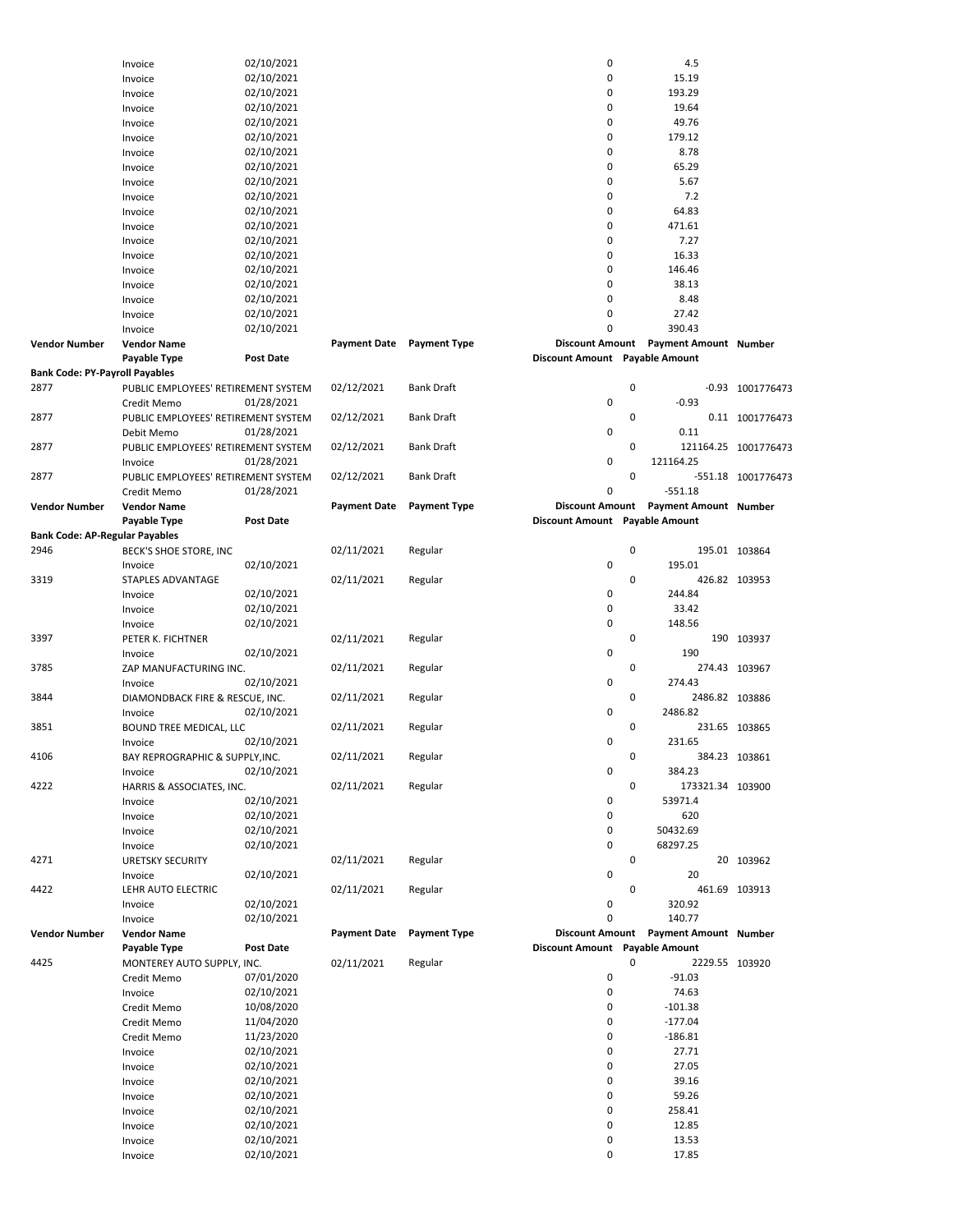|                                       | Invoice                               | 02/10/2021       |                     |                     | 0                              |   | 134.15                                |                          |
|---------------------------------------|---------------------------------------|------------------|---------------------|---------------------|--------------------------------|---|---------------------------------------|--------------------------|
|                                       | Invoice                               | 02/10/2021       |                     |                     | 0                              |   | 49.15                                 |                          |
|                                       | Invoice                               | 02/10/2021       |                     |                     | 0                              |   | 37.23                                 |                          |
|                                       | Invoice                               | 02/10/2021       |                     |                     | 0                              |   | 66.53                                 |                          |
|                                       | Invoice                               | 02/10/2021       |                     |                     | 0                              |   | 38.23                                 |                          |
|                                       |                                       |                  |                     |                     |                                |   |                                       |                          |
|                                       | Invoice                               | 02/10/2021       |                     |                     | 0                              |   | 118.25                                |                          |
|                                       | Invoice                               | 02/10/2021       |                     |                     | 0                              |   | 18.12                                 |                          |
|                                       | Invoice                               | 02/10/2021       |                     |                     | 0                              |   | 264.65                                |                          |
|                                       | Invoice                               | 02/10/2021       |                     |                     | 0                              |   | 116.2                                 |                          |
|                                       | Invoice                               | 02/10/2021       |                     |                     | 0                              |   | 218.49                                |                          |
|                                       |                                       | 02/10/2021       |                     |                     | 0                              |   | 217.41                                |                          |
|                                       | Invoice                               |                  |                     |                     |                                |   |                                       |                          |
|                                       | Invoice                               | 02/10/2021       |                     |                     | 0                              |   | 6.49                                  |                          |
|                                       | Invoice                               | 02/10/2021       |                     |                     | 0                              |   | 106.17                                |                          |
|                                       | Invoice                               | 02/10/2021       |                     |                     | 0                              |   | 165.84                                |                          |
|                                       | Invoice                               | 02/10/2021       |                     |                     | 0                              |   | 137.04                                |                          |
|                                       | Credit Memo                           | 02/10/2021       |                     |                     | 0                              |   | $-19.67$                              |                          |
|                                       |                                       |                  |                     |                     |                                |   |                                       |                          |
|                                       | Invoice                               | 02/10/2021       |                     |                     | 0                              |   | 36.59                                 |                          |
|                                       | Invoice                               | 02/11/2021       |                     |                     | 0                              |   | 38.23                                 |                          |
|                                       | Invoice                               | 02/10/2021       |                     |                     | 0                              |   | 14.01                                 |                          |
|                                       | Credit Memo                           | 02/10/2021       |                     |                     | 0                              |   | $-326.37$                             |                          |
|                                       | Invoice                               | 02/10/2021       |                     |                     | 0                              |   | 339.32                                |                          |
|                                       | Invoice                               | 02/10/2021       |                     |                     | 0                              |   | 180.58                                |                          |
|                                       |                                       |                  |                     |                     | 0                              |   |                                       |                          |
|                                       | Invoice                               | 02/10/2021       |                     |                     |                                |   | 26.88                                 |                          |
|                                       | Invoice                               | 02/10/2021       |                     |                     | 0                              |   | 45.87                                 |                          |
|                                       | Invoice                               | 02/10/2021       |                     |                     | 0                              |   | 53.45                                 |                          |
|                                       | Invoice                               | 02/10/2021       |                     |                     | 0                              |   | 172.52                                |                          |
| 4487                                  | PTS COMMUNICATIONS                    |                  | 02/11/2021          | Regular             |                                | 0 |                                       | 131 103943               |
|                                       | Invoice                               | 02/10/2021       |                     |                     | 0                              |   | 103                                   |                          |
|                                       |                                       |                  |                     |                     |                                |   |                                       |                          |
|                                       | Invoice                               | 02/10/2021       |                     |                     | 0                              |   | 28                                    |                          |
| 4628                                  | U.S. BANK                             |                  | 02/11/2021          | Regular             |                                | 0 |                                       | 1700 103960              |
|                                       | Invoice                               | 02/10/2021       |                     |                     | 0                              |   | 1700                                  |                          |
| 4670                                  | TREASURER -- COUNTY OF MONTEREY       |                  | 02/11/2021          | Regular             |                                | 0 |                                       | 484 103959               |
|                                       | Invoice                               | 02/10/2021       |                     |                     | 0                              |   | 484                                   |                          |
| 4892                                  | <b>EDGES ELECTRICAL GROUP</b>         |                  | 02/11/2021          | Regular             |                                | 0 | 392.03 103889                         |                          |
|                                       |                                       |                  |                     |                     |                                |   |                                       |                          |
|                                       | Invoice                               | 02/10/2021       |                     |                     | 0                              |   | 258.76                                |                          |
|                                       | Invoice                               | 02/10/2021       |                     |                     | 0                              |   | 133.27                                |                          |
| Vendor Number                         | <b>Vendor Name</b>                    |                  | <b>Payment Date</b> | <b>Payment Type</b> | Discount Amount                |   | <b>Payment Amount Number</b>          |                          |
|                                       | Payable Type                          | Post Date        |                     |                     | Discount Amount Payable Amount |   |                                       |                          |
| 4896                                  | DEPARTMENT OF JUSTICE                 |                  | 02/11/2021          | Regular             |                                | 0 |                                       | 64 103885                |
|                                       | Invoice                               |                  |                     |                     | 0                              |   | 64                                    |                          |
|                                       |                                       | 02/10/2021       |                     |                     |                                |   |                                       |                          |
| Vendor Number                         | <b>Vendor Name</b>                    |                  | <b>Payment Date</b> | <b>Payment Type</b> |                                |   | Discount Amount Payment Amount Number |                          |
|                                       | Payable Type                          | <b>Post Date</b> |                     |                     | Discount Amount Payable Amount |   |                                       |                          |
| <b>Bank Code: PY-Payroll Payables</b> |                                       |                  |                     |                     |                                |   |                                       |                          |
| 4920                                  |                                       |                  |                     |                     |                                |   |                                       |                          |
|                                       |                                       |                  | 02/17/2021          | <b>Bank Draft</b>   |                                | 0 | 32194.65 6204819a09                   |                          |
|                                       | ICMA RETIREMENT TRUST-457             |                  |                     |                     |                                |   |                                       |                          |
|                                       | Invoice                               | 02/11/2021       |                     |                     | 0                              |   | 32194.65                              |                          |
| 4920                                  | ICMA RETIREMENT TRUST-457             |                  | 02/17/2021          | <b>Bank Draft</b>   |                                | 0 |                                       | 883.09 6204819a09        |
|                                       | Invoice                               | 02/11/2021       |                     |                     | 0                              |   | 883.09                                |                          |
| 4920                                  | ICMA RETIREMENT TRUST-457             |                  | 02/17/2021          | Bank Draft          |                                | 0 |                                       | -341.7 6204819a09        |
|                                       | Credit Memo                           | 02/11/2021       |                     |                     | 0                              |   | $-341.7$                              |                          |
| Vendor Number                         | <b>Vendor Name</b>                    |                  | <b>Payment Date</b> | <b>Payment Type</b> |                                |   | Discount Amount Payment Amount Number |                          |
|                                       |                                       |                  |                     |                     |                                |   |                                       |                          |
|                                       | Payable Type                          | <b>Post Date</b> |                     |                     | Discount Amount Payable Amount |   |                                       |                          |
| Bank Code: AP-Regular Payables        |                                       |                  |                     |                     |                                |   |                                       |                          |
| 4970                                  | <b>WHITSON ENGINEERS</b>              |                  | 02/11/2021          | Regular             |                                | 0 |                                       | 272 103966               |
|                                       | Invoice                               | 02/10/2021       |                     |                     | 0                              |   | 272                                   |                          |
| 5126                                  | CENTRAL COAST GLASS & WINDOW CO., INC |                  | 02/11/2021          | Regular             |                                | 0 |                                       | 250 103870               |
|                                       | Invoice                               | 02/10/2021       |                     |                     | 0                              |   | 250                                   |                          |
|                                       | <b>Vendor Name</b>                    |                  |                     |                     |                                |   |                                       |                          |
| <b>Vendor Number</b>                  |                                       |                  | <b>Payment Date</b> | <b>Payment Type</b> |                                |   | Discount Amount Payment Amount Number |                          |
|                                       | Payable Type                          | <b>Post Date</b> |                     |                     | Discount Amount Payable Amount |   |                                       |                          |
| <b>Bank Code: PY-Payroll Payables</b> |                                       |                  |                     |                     |                                |   |                                       |                          |
| 5144                                  | <b>STATE OF CALIFORNIA</b>            |                  | 02/12/2021          | <b>Bank Draft</b>   |                                | 0 |                                       | 22764.37 0-560-194-720   |
|                                       | Invoice                               | 02/11/2021       |                     |                     | 0                              |   | 22764.37                              |                          |
| 5264                                  | RABOBANK, N.A.                        |                  | 02/12/2021          | <b>Bank Draft</b>   |                                | 0 |                                       | 16646.74 270144321567898 |
|                                       | Invoice                               | 02/11/2021       |                     |                     | 0                              |   | 16646.74                              |                          |
|                                       |                                       |                  |                     |                     |                                | 0 |                                       |                          |
| 5264                                  | RABOBANK, N.A.                        |                  | 02/12/2021          | <b>Bank Draft</b>   |                                |   |                                       | 60853.61 270144321567898 |
|                                       | Invoice                               | 02/11/2021       |                     |                     | 0                              |   | 60853.61                              |                          |
| Vendor Number                         | <b>Vendor Name</b>                    |                  | <b>Payment Date</b> | <b>Payment Type</b> |                                |   | Discount Amount Payment Amount Number |                          |
|                                       | Payable Type                          | <b>Post Date</b> |                     |                     | Discount Amount Payable Amount |   |                                       |                          |
| <b>Bank Code: AP-Regular Payables</b> |                                       |                  |                     |                     |                                |   |                                       |                          |
| 5405                                  | DUKE'S ROOT CONTROL, INC.             |                  | 02/11/2021          | Regular             |                                | 0 | 279.68 103887                         |                          |
|                                       | Invoice                               | 02/10/2021       |                     |                     | 0                              |   | 279.68                                |                          |
|                                       |                                       |                  |                     |                     |                                |   |                                       |                          |
| Vendor Number                         | <b>Vendor Name</b>                    |                  | <b>Payment Date</b> | <b>Payment Type</b> |                                |   | Discount Amount Payment Amount Number |                          |
|                                       | Payable Type                          | <b>Post Date</b> |                     |                     | Discount Amount Payable Amount |   |                                       |                          |
| Bank Code: PY-Payroll Payables        |                                       |                  |                     |                     |                                |   |                                       |                          |
| 5462                                  | LABORERS NATIONAL PENSION             |                  | 02/19/2021          | <b>Bank Draft</b>   |                                | 0 |                                       | 3600 DX9337              |
|                                       | Invoice                               | 01/14/2021       |                     |                     | 0                              |   | 3600                                  |                          |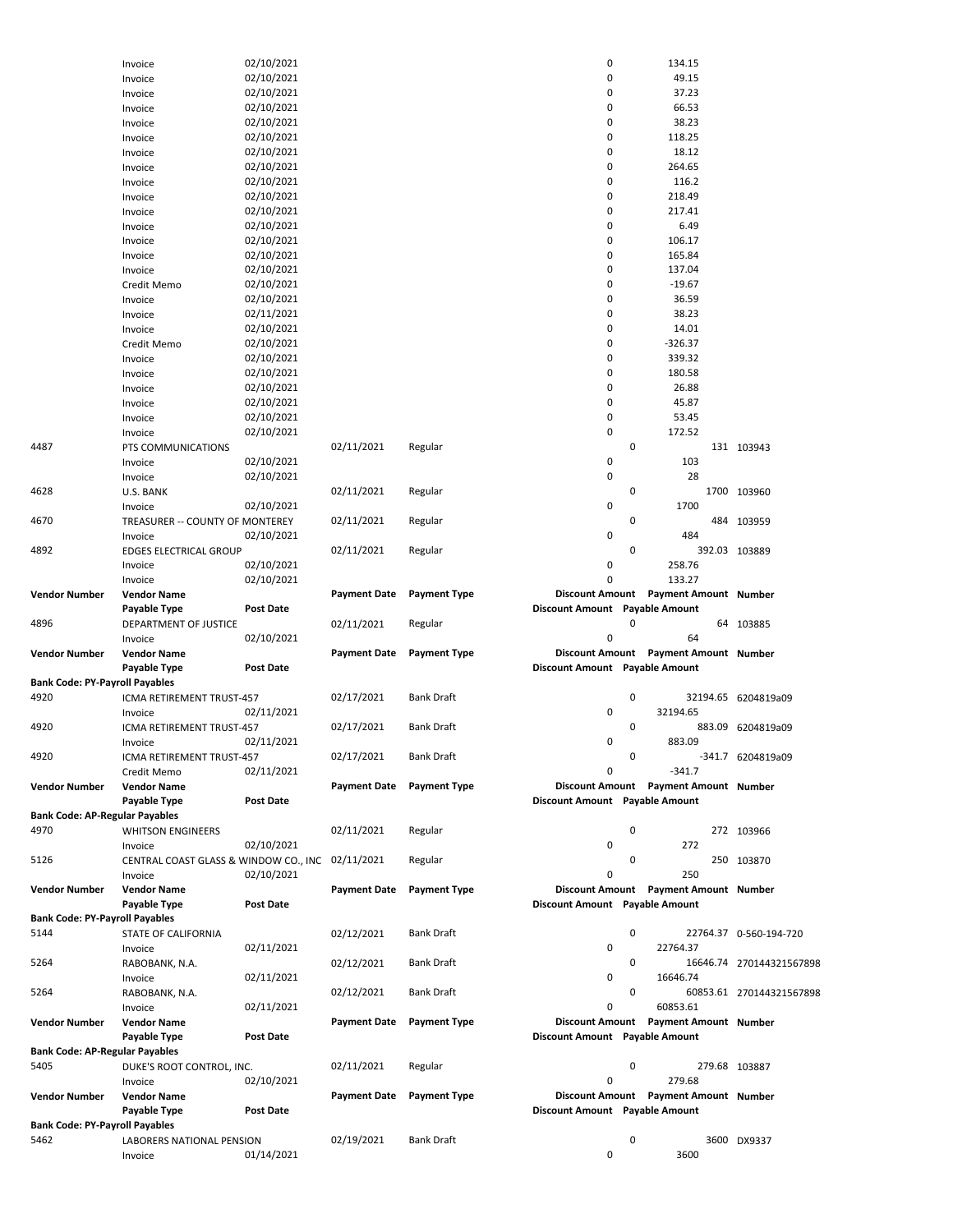| 5462                                  | LABORERS NATIONAL PENSION<br>Invoice               | 01/14/2021       | 02/19/2021          | <b>Bank Draft</b>   | 0                              | $\mathbf 0$ | 288                                             | 288 DX9337    |
|---------------------------------------|----------------------------------------------------|------------------|---------------------|---------------------|--------------------------------|-------------|-------------------------------------------------|---------------|
| 5462                                  | LABORERS NATIONAL PENSION<br>Invoice               | 01/28/2021       | 02/19/2021          | <b>Bank Draft</b>   | 0                              | 0           | 3456                                            | 3456 DX9337   |
| 5462                                  | LABORERS NATIONAL PENSION                          |                  | 02/19/2021          | <b>Bank Draft</b>   | 0                              | 0           | 288                                             | 288 DX9337    |
| 5539                                  | Invoice<br>AFLAC                                   | 01/28/2021       | 02/12/2021          | <b>Bank Draft</b>   |                                | 0           |                                                 | 152.11 179500 |
| 5539                                  | Invoice<br>AFLAC                                   | 01/14/2021       | 02/12/2021          | <b>Bank Draft</b>   | 0                              | 0           | 152.11                                          | 121.37 179500 |
| 5539                                  | Invoice<br>AFLAC                                   | 01/14/2021       | 02/12/2021          | <b>Bank Draft</b>   | 0                              | 0           | 121.37                                          | 121.35 179500 |
| 5539                                  | Invoice<br>AFLAC                                   | 01/28/2021       | 02/12/2021          | <b>Bank Draft</b>   | 0                              | 0           | 121.35                                          | 109.04 179500 |
| Vendor Number                         | Invoice<br><b>Vendor Name</b>                      | 01/28/2021       | <b>Payment Date</b> | <b>Payment Type</b> | 0                              |             | 109.04<br>Discount Amount Payment Amount Number |               |
| <b>Bank Code: AP-Regular Payables</b> | Payable Type                                       | <b>Post Date</b> |                     |                     | Discount Amount Payable Amount |             |                                                 |               |
| 5854                                  | DELLA MORA HEATING,                                |                  | 02/11/2021          | Regular             |                                | 0           |                                                 | 766 103884    |
|                                       | Invoice                                            | 02/10/2021       |                     |                     | 0                              |             | 430                                             |               |
|                                       | Invoice                                            | 02/10/2021       |                     |                     | 0                              |             | 168                                             |               |
|                                       | Invoice                                            | 02/10/2021       |                     |                     | $\mathbf 0$                    |             | 168                                             |               |
| 5875                                  | HINDERLITER, de LLAMAS & ASSOCIATES                |                  | 02/11/2021          | Regular             |                                | 0           |                                                 | 521.84 103902 |
|                                       | Invoice                                            | 02/10/2021       |                     |                     | 0                              |             | 173.95                                          |               |
|                                       | Invoice                                            | 02/10/2021       |                     |                     | $\mathbf 0$                    |             | 347.89                                          |               |
| 5969                                  | <b>FASTENAL COMPANY</b>                            |                  | 02/11/2021          | Regular             |                                | 0           |                                                 | 184.95 103890 |
|                                       | Invoice                                            | 02/10/2021       |                     |                     | 0                              |             | 127.3                                           |               |
|                                       | Invoice                                            | 02/10/2021       |                     |                     | $\mathbf 0$                    |             | 57.65                                           |               |
| 6146                                  | PROFORCE LAW ENFORCEMENT                           |                  | 02/11/2021          | Regular             |                                | 0           | 2650.35 103942                                  |               |
|                                       | Invoice                                            | 02/10/2021       |                     |                     | 0                              |             | 2650.35                                         |               |
| 6197                                  | U.S. BANK EQUIPMENT FINANCE                        |                  | 02/11/2021          | Regular             |                                | 0           |                                                 | 829.75 103961 |
|                                       | Invoice                                            | 02/10/2021       |                     |                     | 0                              |             | 518                                             |               |
|                                       | Invoice                                            | 02/10/2021       |                     |                     | 0                              |             | 311.75                                          |               |
| 6204                                  | <b>CONCERN HEALTH</b>                              |                  | 02/11/2021          | Regular             | 0                              | 0           | 687.5                                           | 687.5 103879  |
| 6231                                  | Invoice                                            | 02/10/2021       |                     |                     |                                | 0           |                                                 |               |
|                                       | J & F LOCKWOOD, INC.                               | 10/15/2020       | 02/11/2021          | Regular             | 0                              |             | $-104.88$                                       | 30.28 103906  |
|                                       | Credit Memo<br>Invoice                             | 02/10/2021       |                     |                     | 0                              |             | 57.77                                           |               |
|                                       | Invoice                                            | 02/10/2021       |                     |                     | 0                              |             | 77.39                                           |               |
| 6306                                  | <b>GAVILAN PEST CONTROL</b>                        |                  | 02/11/2021          | Regular             |                                | 0           |                                                 | 243 103894    |
|                                       | Invoice                                            | 02/10/2021       |                     |                     | 0                              |             | 83                                              |               |
|                                       | Invoice                                            | 02/10/2021       |                     |                     | 0                              |             | 87                                              |               |
|                                       | Invoice                                            | 02/10/2021       |                     |                     | 0                              |             | 73                                              |               |
| 6553                                  | COMCAST                                            |                  | 02/11/2021          | Regular             |                                | 0           |                                                 | 300.06 103874 |
|                                       | Invoice                                            | 02/10/2021       |                     |                     | 0                              |             | 300.06                                          |               |
| 6599                                  | MONTEREY PENINSULA ENGINEERING                     |                  | 02/11/2021          | Regular             |                                | 0           |                                                 | 90725 103925  |
|                                       | Invoice                                            | 02/10/2021       |                     |                     | 0                              |             | 25412.5                                         |               |
|                                       | Invoice                                            | 02/10/2021       |                     |                     | $\mathbf 0$                    |             | 65312.5                                         |               |
| 6664                                  | <b>QUALITY WATER ENTERPRISES INC</b>               |                  | 02/11/2021          | Regular             |                                | 0           |                                                 | 284 103944    |
|                                       | Invoice                                            | 02/10/2021       |                     |                     | 0                              |             | 284                                             |               |
| 6671                                  | <b>VERIZON WIRELESS</b>                            |                  | 02/11/2021          | Regular             |                                | 0           |                                                 | 801.61 103963 |
|                                       | Invoice                                            | 02/10/2021       |                     |                     | 0                              |             | 52.74                                           |               |
|                                       | Invoice                                            | 02/10/2021       |                     |                     | 0                              |             | 362.11                                          |               |
|                                       | Invoice                                            | 02/10/2021       |                     |                     | 0                              |             | 179.53                                          |               |
|                                       | Invoice                                            | 02/10/2021       |                     |                     | 0                              |             | 51.26                                           |               |
|                                       | Invoice                                            | 02/10/2021       |                     |                     | 0                              | 0           | 155.97                                          |               |
| 6685                                  | <b>JONES &amp; MAYER</b>                           | 02/10/2021       | 02/11/2021          | Regular             | 0                              |             | 22.5                                            | 22.5 103910   |
| 6727                                  | Invoice<br>DATAPROSE, INC.                         |                  | 02/11/2021          | Regular             |                                | 0           |                                                 | 456.06 103883 |
|                                       | Invoice                                            | 02/10/2021       |                     |                     | 0                              |             | 456.06                                          |               |
| 6747                                  | <b>AT&amp;T MOBILITY</b>                           |                  | 02/11/2021          | Regular             |                                | 0           |                                                 | 519.83 103858 |
|                                       | Invoice                                            | 02/10/2021       |                     |                     | 0                              |             | 310.37                                          |               |
|                                       | Invoice                                            | 02/10/2021       |                     |                     | 0                              |             | 209.46                                          |               |
| 7043                                  | COUNTY OF SANTA CLARA - OFC OF THE SHEF 02/11/2021 |                  |                     | Regular             |                                | 0           |                                                 | 639.16 103880 |
|                                       | Invoice                                            | 02/10/2021       |                     |                     | 0                              |             | 639.16                                          |               |
| Vendor Number                         | <b>Vendor Name</b>                                 |                  | <b>Payment Date</b> | <b>Payment Type</b> |                                |             | Discount Amount Payment Amount Number           |               |
|                                       | Payable Type                                       | Post Date        |                     |                     | Discount Amount Payable Amount |             |                                                 |               |
| 7112                                  | <b>ART BLACK</b>                                   |                  | 02/11/2021          | Regular             |                                | 0           |                                                 | 1760 103856   |
|                                       | Invoice                                            | 02/10/2021       |                     |                     | 0                              |             | 440                                             |               |
|                                       | Invoice                                            | 02/10/2021       |                     |                     | 0                              |             | 440                                             |               |
|                                       | Invoice                                            | 02/10/2021       |                     |                     | 0                              |             | 440                                             |               |
|                                       | Invoice                                            | 02/10/2021       |                     |                     | 0                              |             | 440                                             |               |
| 7135                                  | MONTEREY SANITARY SUPPLY, INC.                     |                  | 02/11/2021          | Regular             |                                | 0           |                                                 | 99 103926     |
|                                       | Invoice                                            | 02/10/2021       |                     |                     | 0                              |             | 99                                              |               |
| 7266                                  | E2 CONSULTING ENGINEERS, INC.                      |                  | 02/11/2021          | Regular             |                                | 0           |                                                 | 3590 103888   |
|                                       | Invoice                                            | 02/10/2021       |                     |                     | 0                              |             | 3590                                            |               |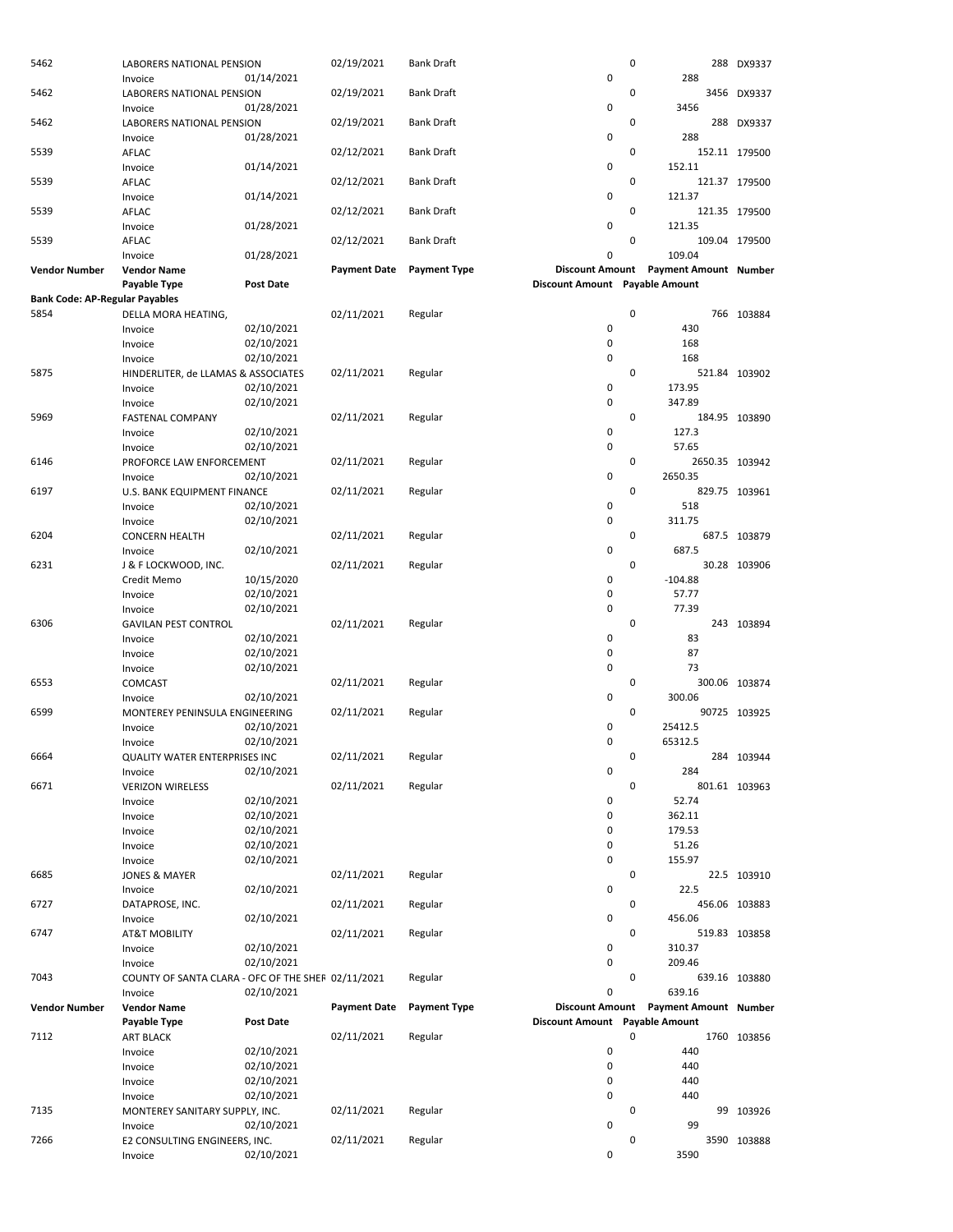| 7324                 | BEAR ELECTRICAL SOLUTIONS                                      |            | 02/11/2021          | Regular             |                                | 0 |                                                 | 190 103863    |
|----------------------|----------------------------------------------------------------|------------|---------------------|---------------------|--------------------------------|---|-------------------------------------------------|---------------|
| 7644                 | Invoice<br><b>COMCAST BUSINESS</b>                             | 02/10/2021 | 02/11/2021          | Regular             | 0                              | 0 | 190<br>4999.72 103875                           |               |
|                      | Invoice                                                        | 02/10/2021 |                     |                     | 0                              |   | 4999.72                                         |               |
| 7672                 | PATRICIA A. LINTELL                                            |            | 02/11/2021          | Regular             |                                | 0 |                                                 | 100 103933    |
|                      | Invoice                                                        | 02/10/2021 |                     |                     | 0                              |   | 100                                             |               |
| 7763                 | GREENWASTE RECOVERY, INC.<br>Invoice                           | 02/10/2021 | 02/11/2021          | Regular             | 0                              | 0 | 873.76                                          | 873.76 103899 |
| 8034                 | FOOD BANK FOR MONTEREY COUNTY                                  |            | 02/11/2021          | Regular             |                                | 0 | 15952.28 103892                                 |               |
|                      | Invoice                                                        | 02/10/2021 |                     |                     | 0                              |   | 15952.28                                        |               |
| 8059                 | CITY CLERK'S ASSOCIATION OF CALIFORNIA                         |            | 02/11/2021          | Regular             |                                | 0 |                                                 | 200 103872    |
| 8129                 | Invoice<br>VORTEX INDUSTRIES, INC.                             | 02/10/2021 | 02/11/2021          | Regular             | 0                              | 0 | 200<br>609                                      | 103964        |
|                      | Invoice                                                        | 02/10/2021 |                     |                     | 0                              |   | 609                                             |               |
| 8273                 | SMILE BUSINESS PRODUCTS, INC.                                  |            | 02/11/2021          | Regular             |                                | 0 |                                                 | 356.13 103950 |
|                      | Invoice                                                        | 02/10/2021 |                     |                     | 0                              |   | 108.46                                          |               |
|                      | Invoice                                                        | 02/10/2021 |                     |                     | 0                              |   | 89.3                                            |               |
| 8361                 | Invoice<br>SPEAKWRITE LLC                                      | 02/10/2021 | 02/11/2021          | Regular             | 0                              | 0 | 158.37<br>1133.72 103952                        |               |
|                      | Invoice                                                        | 02/10/2021 |                     |                     | 0                              |   | 1133.72                                         |               |
| 8426                 | CLIFTONLARSONALLEN LLP                                         |            | 02/11/2021          | Regular             |                                | 0 |                                                 | 29125 103873  |
|                      | Invoice                                                        | 02/10/2021 |                     |                     | 0                              |   | 29125                                           |               |
| 8455                 | <b>JERRY BLACKWELDER</b>                                       |            | 02/11/2021          | Regular             |                                | 0 |                                                 | 100 103907    |
| 8512                 | Invoice<br><b>CALIFORNIA TOWING &amp; TRANSPORT</b>            | 02/10/2021 | 02/11/2021          | Regular             | 0                              | 0 | 100                                             | 350 103869    |
|                      | Invoice                                                        | 02/10/2021 |                     |                     | 0                              |   | 75                                              |               |
|                      | Invoice                                                        | 02/10/2021 |                     |                     | 0                              |   | 275                                             |               |
| 8886                 | SAGE RENEWABLES ENERGY CONSULTING, IN 02/11/2021               |            |                     | Regular             |                                | 0 | 7720.48 103945                                  |               |
|                      | Invoice                                                        | 02/10/2021 |                     |                     | 0                              |   | 7720.48                                         |               |
| 8980                 | ATHENA OCCMED<br>Invoice                                       | 02/10/2021 | 02/11/2021          | Regular             | 0                              | 0 | 1304                                            | 5944 103859   |
|                      | Invoice                                                        | 02/10/2021 |                     |                     | 0                              |   | 4640                                            |               |
| 9041                 | PARTNERS FOR PEACE                                             |            | 02/11/2021          | Regular             |                                | 0 | 3600.45 103932                                  |               |
|                      | Invoice                                                        | 02/10/2021 |                     |                     | 0                              |   | 3600.45                                         |               |
| 9084                 | BUCHER MUNICIPAL NORTH AMERICA INC.                            |            | 02/11/2021          | Regular             |                                | 0 |                                                 | 583.62 103866 |
| <b>Vendor Number</b> | Invoice<br><b>Vendor Name</b>                                  | 02/10/2021 | <b>Payment Date</b> | <b>Payment Type</b> | 0                              |   | 583.62<br>Discount Amount Payment Amount Number |               |
|                      |                                                                |            |                     |                     |                                |   |                                                 |               |
|                      | Payable Type                                                   | Post Date  |                     |                     | Discount Amount Payable Amount |   |                                                 |               |
| 9104                 | SCHAAF & WHEELER, CONSULTING CIVIL ENG 02/11/2021              |            |                     | Regular             |                                | 0 |                                                 | 995 103947    |
|                      | Invoice                                                        | 02/10/2021 |                     |                     | 0                              |   | 995                                             |               |
| 9106                 | THE SOHAGI LAW GROUP                                           |            | 02/11/2021          | Regular             |                                | 0 |                                                 | 1004.6 103957 |
|                      | Invoice                                                        | 02/10/2021 |                     |                     | 0                              |   | 1004.6                                          |               |
| 9143                 | GOLDEN STATE EMERGENCY VEHICLE SERVICI 02/11/2021<br>Invoice   | 02/10/2021 |                     | Regular             | 0                              | 0 | 47.25                                           | 47.25 103896  |
| 9181                 | SEROLOGICAL RESEARCH INSTITUTE                                 |            | 02/11/2021          | Regular             |                                | 0 |                                                 | 6450 103949   |
|                      | Invoice                                                        | 02/10/2021 |                     |                     | 0                              |   | 6450                                            |               |
| 9204                 | PAUL HERBERT CAUSEY                                            |            | 02/11/2021          | Regular             |                                | 0 | 4809.29 103934                                  |               |
|                      | Invoice                                                        | 02/10/2021 |                     |                     | U                              |   | 3690.7<br>1118.59                               |               |
| 9210                 | Invoice<br>SOUTH BAY FOUNDRY, INC. / PHOENIX IRON 1 02/11/2021 | 02/10/2021 |                     | Regular             | 0                              | 0 | 61240.5 103951                                  |               |
|                      | Invoice                                                        | 02/10/2021 |                     |                     | 0                              |   | 21950                                           |               |
|                      | Invoice                                                        | 02/10/2021 |                     |                     | 0                              |   | 39290.5                                         |               |
| 9246                 | SeeClickFix, Inc.                                              |            | 02/11/2021          | Regular             |                                | 0 |                                                 | 1000 103948   |
| 9282                 | Invoice                                                        | 02/10/2021 |                     | Regular             | 0                              | 0 | 1000                                            |               |
|                      | NJBSoft LLC<br>Invoice                                         | 02/10/2021 | 02/11/2021          |                     | 0                              |   | 3500                                            | 3500 103927   |
| 9348                 | SANTA CRUZ WESTSIDE ELECTRIC, INC.                             |            | 02/11/2021          | Regular             |                                | 0 |                                                 | 5542.3 103946 |
|                      | Invoice                                                        | 02/10/2021 |                     |                     | 0                              |   | 5542.3                                          |               |
| 9392                 | TRABOH, INC.                                                   |            | 02/11/2021          | Regular             |                                | 0 |                                                 | 208.5 103958  |
| 9409                 | Invoice<br><b>STURDY OIL COMPANY</b>                           | 02/10/2021 | 02/11/2021          |                     | 0                              | 0 | 208.5                                           |               |
|                      | Invoice                                                        | 02/10/2021 |                     | Regular             | 0                              |   | 5674.95 103955<br>1833.4                        |               |
|                      | Invoice                                                        | 02/10/2021 |                     |                     | 0                              |   | 3841.55                                         |               |
| 9458                 | ANGELINA'S BAKERY DELI & CAFE                                  |            | 02/11/2021          | Regular             |                                | 0 |                                                 | 10504 103854  |
|                      | Invoice                                                        | 02/10/2021 |                     |                     | 0                              | 0 | 10504                                           |               |
| 9458                 | ANGELINA'S BAKERY DELI & CAFE<br>Invoice                       | 02/10/2021 | 02/11/2021          | Regular             | 0                              |   | 10194                                           | 10194 103855  |
| 9460                 | K.J. WOODS CONSTRUCTION INC.                                   |            | 02/11/2021          | Regular             |                                | 0 | 374236.87 103911                                |               |
|                      | Invoice                                                        | 02/10/2021 |                     |                     | 0                              |   | 374236.87                                       |               |
| 9461                 | 7 TILTHOUSE LLC                                                |            | 02/11/2021          | Regular             |                                | 0 |                                                 | 13116 103849  |
| 9461                 | Invoice<br>7 TILTHOUSE LLC                                     | 02/10/2021 | 02/11/2021          | Regular             | 0                              | 0 | 13116                                           | 12852 103850  |
|                      | Invoice                                                        | 02/10/2021 |                     |                     | 0                              |   | 12852                                           |               |
| 9469                 | GOLDEN STATE TRUCK & TRAILER REPAIR, INC 02/11/2021<br>Invoice | 02/10/2021 |                     | Regular             | 0                              | 0 | 709.53                                          | 709.53 103897 |